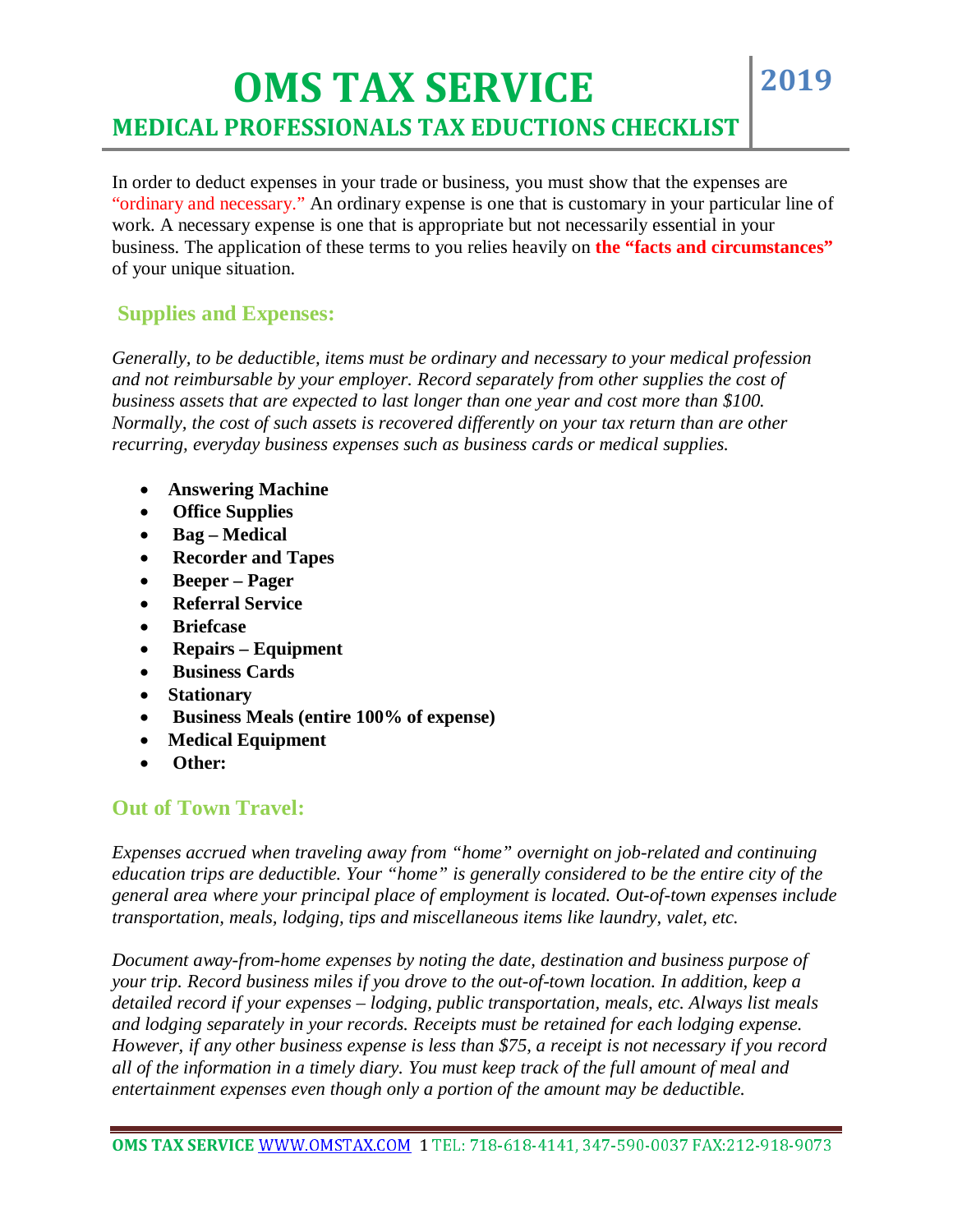# **OMS TAX SERVICE**

# **MEDICAL PROFESSIONALS TAX EDUCTIONS CHECKLIST**

**2019**

- **Airfare, Train & Bus**
- **Porter, Bell Captain**
- **Bridge & Highway Tolls**
- **Taxi & Subway**
- **Car Rental Telephone Calls (including home)**
- **Laundry**

I

- **Lodging (do not combine with meals)**
- **Meals (do not combine with lodging)**
- **Parking**
- **Other:**

#### **Auto Travel:**

*Your auto expenses are based on the number of qualified business miles you drive. Expenses for travel between work location or daily transportation expenses between your residence and temporary work sites are deductible; include them as business miles. Expenses for your trips between home and work each day, or between home and one or more regular places of work, are COMMUTING expenses and NOT deductible.* 

*Document business miles in a record book as follows: (1) give the date and business purpose of each trip; (2) note the place to which you traveled; (3) record the number of business miles; and (4) record your car's odometer reading at both the beginning and end of the tax year. Keep receipts for all car operating expenses – gas, oil, repairs, insurance etc. – and for any reimbursement, you received for your expenses.* 

- **Between Medical Facilities (mi)**
- **Purchasing Equipment and Supplies (mi)**
- **Continuing Education (mi)**
- **Uniform Cleaning & Maintenance (mi)**
- **Interviews Position**
- **Parking Fees (\$)**
- **Out-of-Town Business Trips (mi)**
- **Tolls (\$)**
- **Patient House Calls (mi)**
- **Other:**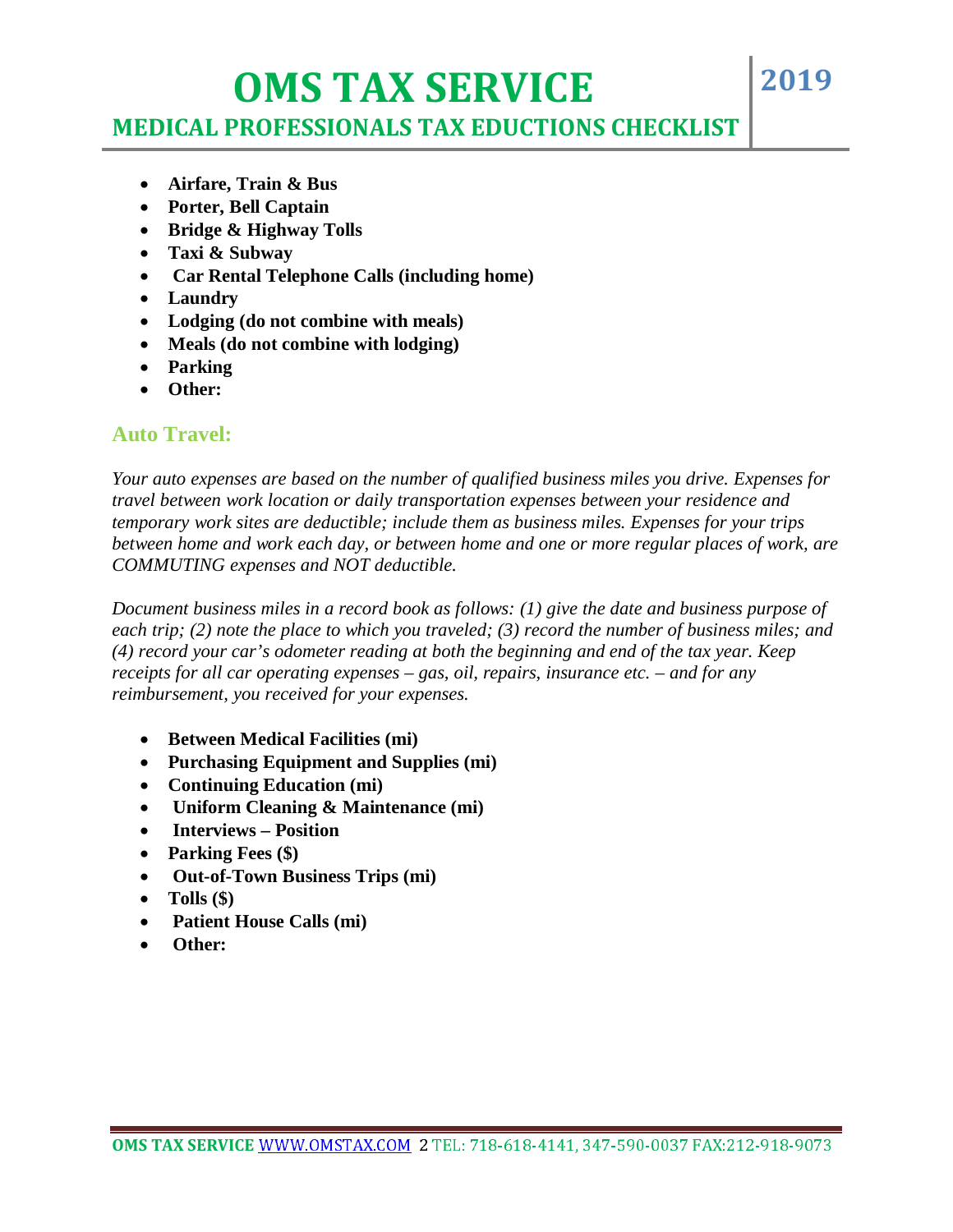#### **Telephone Expenses:**

I

*The basic local telephone service costs of the first telephone line provided in your residence are not deductible. However, toll calls from that line are deductible if the calls are business-related. The costs (basic fee and toll calls) of a second line in your home are also deductible if the line is used exclusively for business.* 

- **Answering Service**
- **Toll Calls**
- **Cellular Service**
- **Paging Service**
- **Pay Phone**
- **Other:**

## **Continuing Education:**

*Educational expenses are deductible under either of two conditions: (1) your employer requires the education in order for you to keep your job or rate of pay, or (2) The education maintains or improves skills as a medical professional. Costs of courses that are taken to meet the minimum requirements of a job or that qualify you're for a new trade or business, and NOT deductible.* 

- **Correspondence Course Fees**
- **Seminar Fees**
- **Lab Fees**
- **Textbooks**
- **Materials & Supplies**
- **Transcripts**
- **Photocopy Expenses**
- **Tuition**
- **Reference Material**
- **Registration Fees**
- **Other:**

#### **Professional Fees & Dues:**

*Dues paid to professional societies related to your medical profession are deductible. However, the cost of initial admission fees paid for membership in certain organizations or social clubs is considered capital expenses.* 

*Deductions are allowed for payments made to a union as a condition of initial or continued membership. Such payments include regular dues but not those which go toward defraying*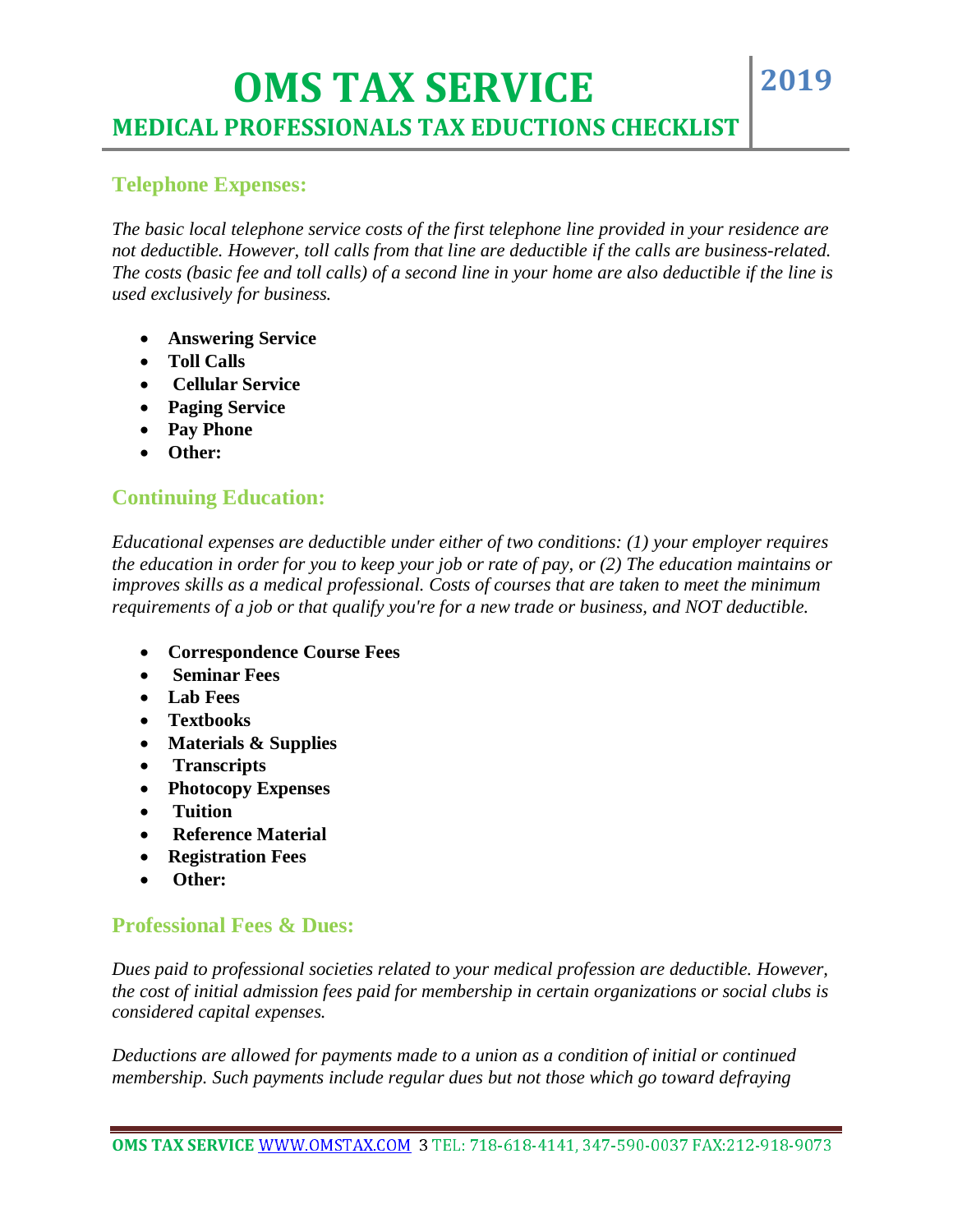*expenses of a personal nature. However, the portion of union dues that goes into a strike fund is deductible.* 

**2019**

- **Alumni Dues**
- **Union Dues**
- **Medical Association Dues**
- **Professional Association Dues**
- **Other:**

I

## **Uniforms & Upkeep Expenses:**

*If you are required to wear a uniform in your medical profession, the cost and upkeep may be deductible. IRS rules specify that work clothing cost and the cost of its maintenance are deductible if: (1) the uniforms are required by your employer (if you're an employee); and (2) the clothes are not adaptable to ordinary street wear. Normally, the employer's emblem attached to the clothing indicates it is not for street wear. The cost of protective clothing (e.g., safety shoes or goggles) is also deductible.* 

- **Alterations & Repairs**
- **Pants**
- **Shoes**
- **Scrubs**
- **Cleaning**
- **Hat, Cap**
- **Jacket**
- **Laundry**
- **Other:**

#### **Other Expenses:**

*Expenses of looking for new employment in your present line of work are deductible – you do not have to actually obtain a new job in order to deduct the expenses. Out-of-town job-seeking expenses are deductible only if the primary purpose of the trip is job seeking, not pursuing personal activities.* 

- **Malpractice Insurance**
- **Periodicals Medical**
- **Journals Medical**
- **Resume Job Seeking**
- **Legal (protection and production of taxable income)**
- **Liability Insurance**
- **Other:**